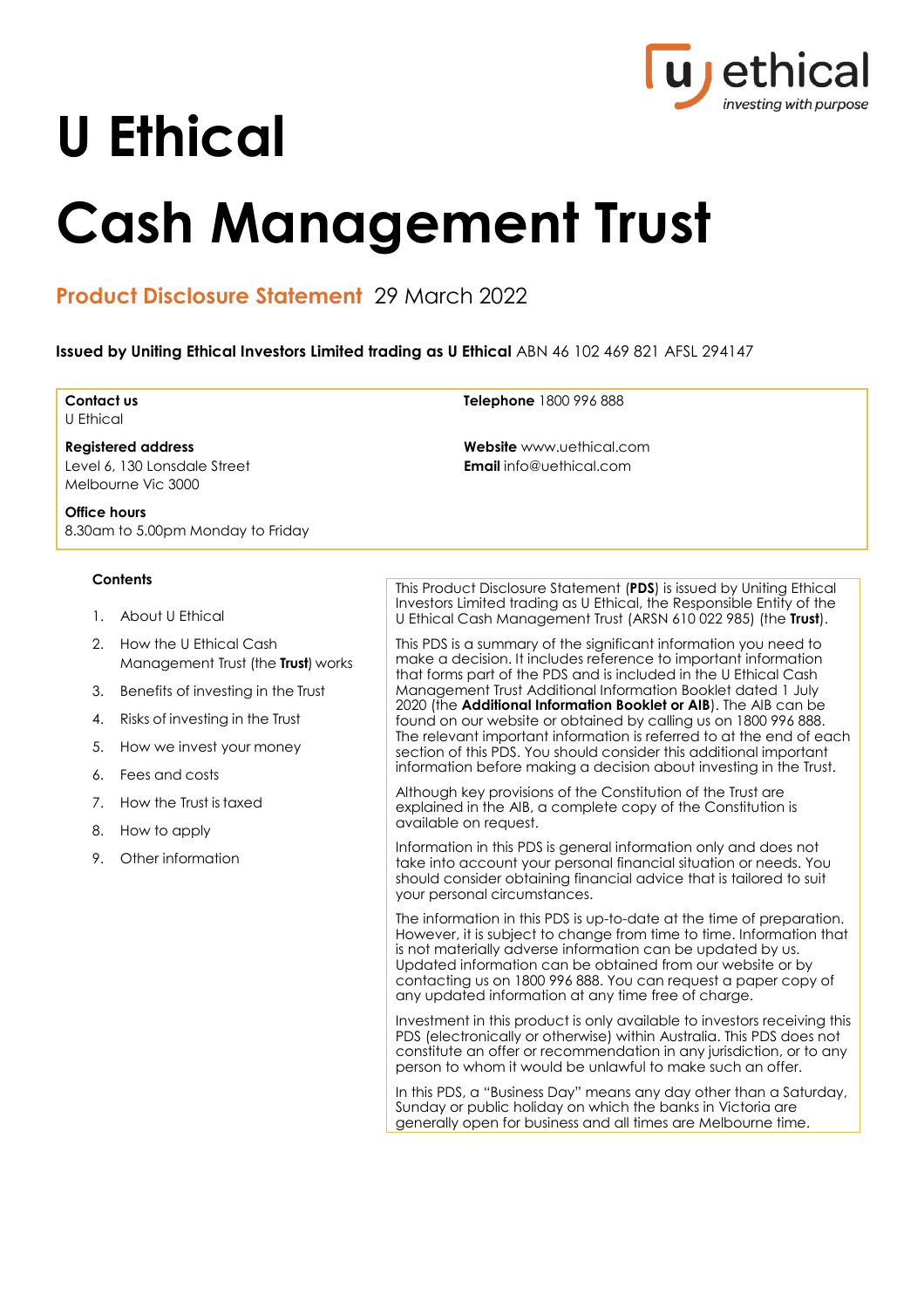# **1. About U Ethical**

U Ethical is the responsible entity and investment manager of the Trust. As the responsible entity, we are responsible for overseeing the operations of the Trust. As the investment manager, we are responsible for selecting and managing the assets of the Trust.

U Ethical is a public company limited by guarantee and an autonomous social enterprise of the Uniting Church with an independent board. We are an investment manager with a difference. We believe in creating a better world by investing with purpose, today and into the future. Our oldest funds were established in 1985 and over recent years, we have grown steadily to become one of the largest ethical investment managers in Australia.

## **2. How the Trust works**

The Trust is a registered managed investment scheme and is structured as a unit trust. When you invest in the Trust, your money is pooled together with the money of other investors and invested in accordance with the Trust's investment strategy.

## **Who can invest**

The trust is open to Australian retail investors, including individuals, trustees (including superannuation trustees), companies and partnerships typically wishing to invest less than \$500,000. U Ethical offers a range of products for retail and wholesale investors that may suit your needs. Please contact us for more details.

## **Units and unit prices**

When you invest in the Trust, you will be issued with units representing the value of your investment. The application and redemption prices of the Trust are normally \$1.00 and this price is not expected to change. However, the unit price is not guaranteed and a decline in the asset value of the Trust's underlying investments could cause the unit price to fall below \$1. In the normal course of events we would expect that the capital proceeds upon redemption to be equal to the cost of acquiring units in the Trust (excluding fees and costs), however there is no guarantee of the return of capital or income of the Trust.

## **How to invest**

You can make an investment in the Trust by sending us a correctly completed application form together with the required supporting identification documentation.

## **Minimum investment**

The minimum initial investment is \$1,000. Additional investments of any amount can be lodged at any time. If you wish to set up a regular savings plan, an initial investment of \$100 is acceptable. Please see section 2 of the Additional Information Booklet for more information about a regular savings plan.

## **Payment methods**

Payment by electronic funds transfer is acceptable or we can also establish a direct debit from a nominated Australian bank account. Cash and cheques are not accepted.

## **How to redeem**

You can redeem some or all of your investment at any time by sending us a correctly completed redemption form. If your redemption request results in your remaining investment in the Trust falling below \$1,000, we may require you to redeem your entire balance. On full redemption of your units, you will also be paid any accrued income owing to you.

Redemption proceeds from the Trust will be paid directly to your nominated Australian bank account. You can usually expect to receive the proceeds within seven (7) business days after receipt and acceptance of your redemption request. However, in January and July when distributions are being processed, this may extend to ten (10) business days.

Redemption requests must be signed by all relevant parties unless authority to operate the account allows for a single signatory.

## **Restrictions on redemptions**

There may be circumstances when redemptions from the Trust are staggered or suspended, for example when the Trust is illiquid (as defined by the *Corporations Act 2001*). During such periods, your ability to redeem may be restricted and you may have to wait before you can redeem some or all of your investment.

## **Processing**

Valid application and redemption requests, including cleared funds for applications, received before 11.00am on a Business Day are processed the next Business Day at the price applicable on the day of receipt of the request. Application and redemption requests received after 11.00am are taken as being received on the following Business Day.

If an invalid or incomplete application or redemption request is received, it will be processed on the day we receive the correct documentation and cleared funds. The cut-off times noted above apply.

You will receive a written acknowledgment for each application and redemption.

Applications and redemptions are suspended for a brief period half-yearly for completion of distributions to existing unitholders.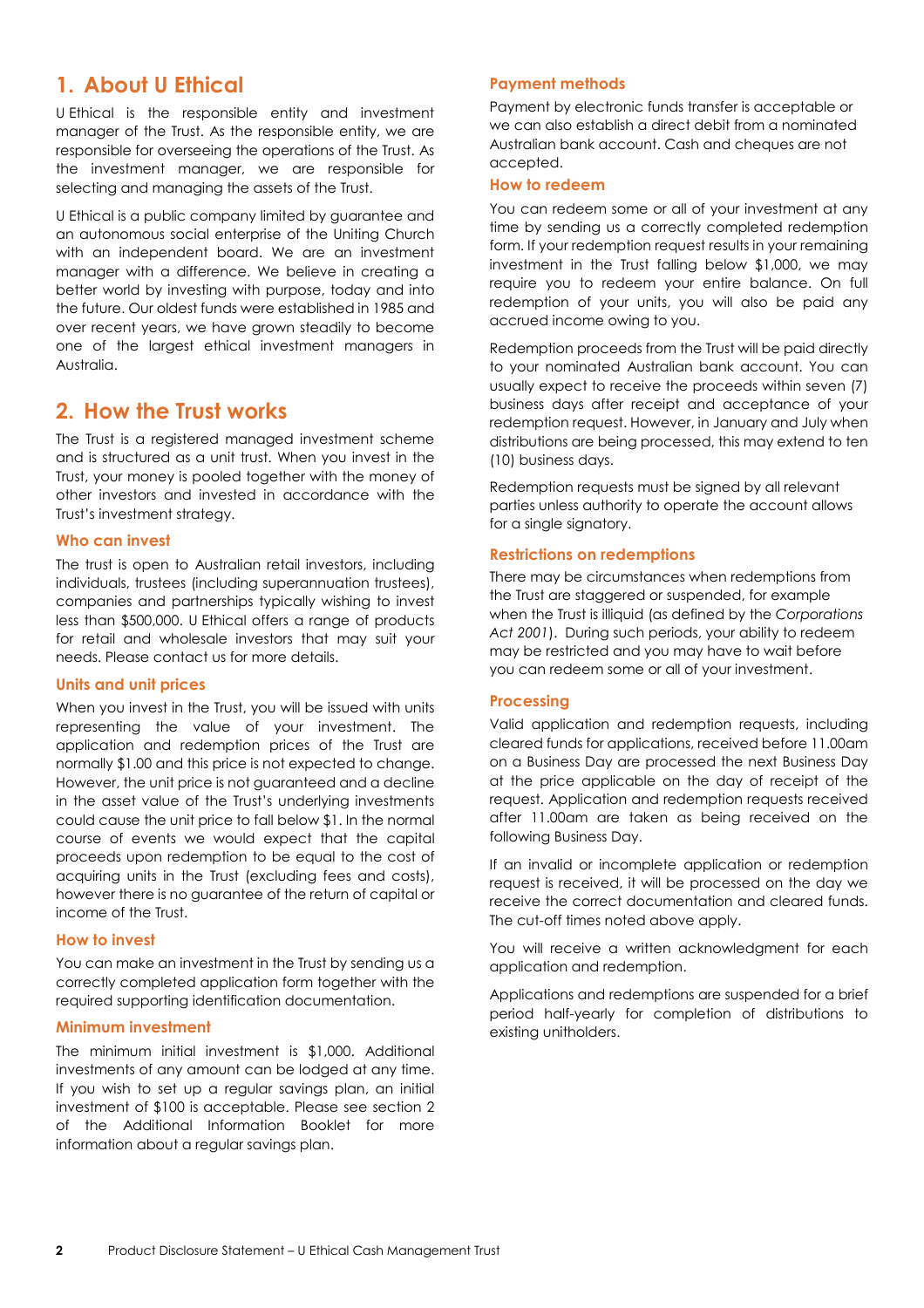## **Valuation**

Valuations are performed on the Trust every business day. The value of the Trust is the total market value of all the assets less the total liabilities including accrued liabilities.

## **Distributions**

The income of the Trust comprises the interest received from the Trust's investments in cash, cash equivalents and term deposits through the U Ethical Cash Management Trust - Wholesale. Expenses are deducted to calculate net income.

The half-yearly distribution periods end on 30 June and 31 December. The net income of the Trust is calculated at period end and generally distributed to unitholders within one month.

The amount you receive will be proportionate to the number of units you held each day throughout the distribution period. The value of your distribution entitlement will vary from time-to-time and will be determined by the net income derived from the assets of the Trust. You will be notified of the amount of your distribution entitlement upon payment. However, there may be periods in which no distributions are made, or we may make interim distributions. We do not guarantee any particular level of distribution.

At your request, your distribution may be:

- Reinvested in the Trust,
- Paid to a nominated U Ethical account.

If no preference is indicated on your application form or if we do not have valid Australian bank account details, income distributions will be reinvested.

Distribution yields for prior distribution periods can be found on our website.

**You should read the important information about "How the Trusts works" in the Additional Information Booklet before making a decision. The material relating to how the Trust works may change between the time you read this PDS and the day when you acquire the product.**

## **3. Benefits of investing in the Trust**

## **Significant features**

The Trust is designed to meet the needs of investors seeking to create positive impact alongside competitive financial returns with very low risk and daily liquidity. It provides exposure to a diversified portfolio of cash, cash equivalents and term deposits subject to U Ethical's ethical investment policy. A copy of the policy is available on our website. Financial returns are expected in the form of income.

## **Significant benefits**

**Ethical investment** – Investments are managed in accordance with a comprehensive ethical investment policy.

**Income** – Investors have the potential to receive regular income in the form of half-yearly distributions.

**Investment horizon –** An investment in the Trust is suitable for investors wishing to invest for the short to mediumterm.

**Liquidity** – A proportion of the underlying investments are liquid so investors can generally redeem investments at any point in time.

**Professional funds management** – Investing is complex and time consuming and the Trust offers investors access to the expertise and experience of a professional investment manager.

**Portfolio diversity** – The Trust enables investors to obtain exposure to a greater number and diversity of ethically screened investments than would typically be possible for a sole investor.

**Risk management** – The Trust provides investors with the opportunity to diversify, and hence manage, the risks involved in the Trust's assets.

**Reinvestment of distributions** – Investors have the ability to automatically reinvest income distributions in the Trust with no entry or transaction costs.

**Regular reporting** – Investors will receive statements every six months (31 December and 30 June) detailing income distributions, account balances and transaction summaries.

**Regular Savings Plan** – An ideal way to save that enables investors to make regular additional investments.

**Reliable client service** – We endeavour to provide superior and personalised service to all Trust investors.

**Stable investment** – While not guaranteed, the Trust offers capital stability and limits exposure to capital losses due to credit, market or liquidity risks.

**You should read the important information about "Benefits of investing in the Trusts" in the Additional Information Booklet before making a decision. The material relating to the benefits of investing in the Trust and its key features may change between the time you read this PDS and the day when you acquire the product.**

## **4. Risks of investing in the Trust**

**All investments carry some level of risk. The likely investment return and risk of losing money is different for each managed investment scheme as different strategies carry different levels of risk depending on the portfolio of assets that make up the scheme. Those assets with potentially higher long-term returns may also have a higher risk of losing money in the shorter term.**

**Risk can be managed but it cannot be completely eliminated. It is important to understand that:**

- **The value of investments will rise and fall;**
- **The level of investment returns will vary, and future returns may differ from past returns;**
- **Returns are not guaranteed and there is a risk income distributions will not be received and that investors may lose some of their money; and**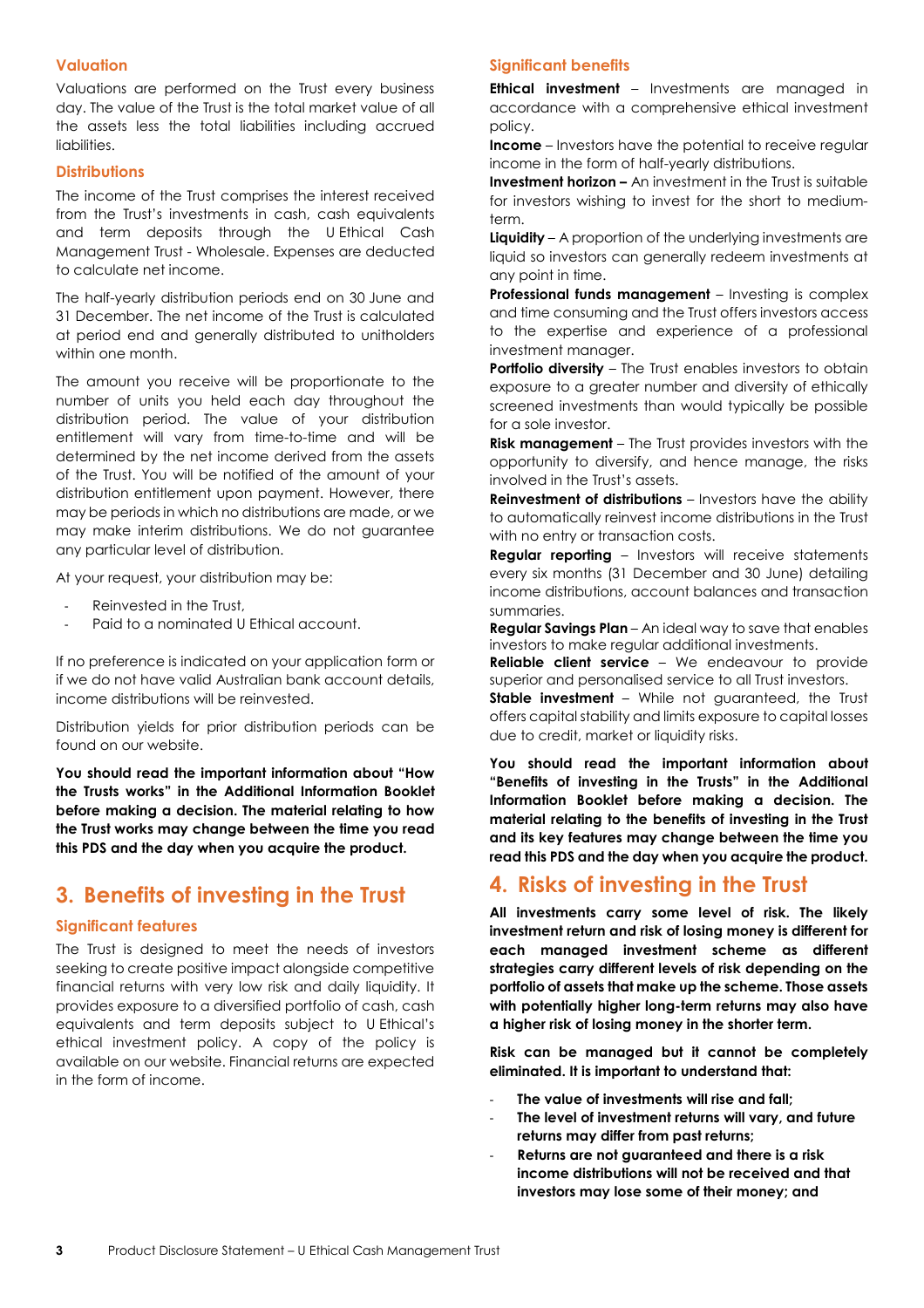**Laws affecting investments in a managed investment scheme may change over time.** 

**The appropriate level of risk for you will depend on various factors and may include your age, investment timeframe, where other parts of your wealth are invested and your overall tolerance to risk. You may wish to consult a licensed financial adviser to better understand the risks involved in investing in this Trust.**

## **Significant risks**

The significant risks of the Trust include, but are not limited to:

## Risks specific to the Trust's assets

**Company specific risk:** Investments in a company's securities will be subject to the risks to which that company is itself exposed. They include changes in management, actions of competitors and regulators, changes in technology and market trends.

**Credit risk:** The issuer of a security owned by the Trust or a borrower from the Trust may not meet its obligations to make a payment of interest, a repayment of principle or some other financial obligation.

**Counterparty risk:** There is a risk that the Trust may incur a loss arising from the failure of another party to a contract (the counterparty) to meet its obligations. Substantial losses can be incurred if a counterparty fails to deliver on its contractual obligations.

**Interest rate risk:** The risk that the investment returns from an asset may be adversely impacted by changes in interest rates.

## Risks specific to the Trust's investment strategy

**Investment selection risk:** The risk that the specific investments of the Trust selected by U Ethical may not perform as expected, which can have an impact on the performance of the Trust.

**Liquidity risk:** The investments of the Trust may be or may become illiquid due to unforeseen financial or economic events, in which case redemptions could be temporarily suspended. In such circumstances, the Trust may be unable to liquidate sufficient assets to meet its obligations, including payment of redemptions, within required timeframes or it may be required to sell assets at a substantial loss in order to do so.

**Macro-economic risk** – The general state of the Australian and international economies as well as changes in taxation policy, monetary policy, interest rates, currency exchange rates and statutory requirements are some of the factors which may influence the progress of financial markets and individual Australian Deposit Taking Institutions.

**Performance risk:** There is a risk that the Trust may not achieve its investment objectives.

**Pooled investment scheme risk:** The interest rates at which the Trust is able to invest inflows may differ from the interest rates generated by the existing assets of the Trust, or the interest rates generated by assets which must

be sold to fulfil outflows, may differ from the interest rates generated by the remaining assets of the Trust. Investors in the Trust may therefore be impacted by other investors entering and exiting the Trust. The impact will depend on the size of inflows or outflows relative to the Trust, and on the interest rate volatility of the securities in which the Trust invests. Inflows and outflows may also affect the taxable income distributed to an investor during a financial year.

## General risks

**Conflicts of interest risk:** U Ethical and its various service providers may from time to time act as issuer, investment manager, custodian, unit registry, broker, administrator, distributor or dealer to other parties or trusts that have similar objectives to those of the Trust. Such conflicts of interest include but are not limited to: management of multiple accounts with varying fee arrangements, trade allocation, proxy voting and staff personal trading. It is possible that either U Ethical or its service providers may have potential conflicts of interest with the Trust. U Ethical may invest in, directly or indirectly, or manage or advise other trusts which invest in assets which may also be purchased by the Trust. Neither U Ethical nor any of its affiliates nor any person connected with it is under any obligation to offer investment opportunities to the Trust. U Ethical maintains a conflicts of interest and related party transactions policy to ensure that it manages its obligations to the Trust such that all conflicts (if any) are resolved fairly.

**Operational risk:** Operational risk includes those risks which arise from carrying on an investment management business. The operation of the Trust requires U Ethical, the custodian and other service providers to implement sophisticated systems and procedures. Inadequacies with these systems and procedures or the people operating them could lead to a problem with the Trust's operation and result in the assets of the Trust not performing as expected.

**Personnel risk:** The skill and performance of U Ethical as investment manager can have a significant impact (both directly and indirectly) on the investment returns of the Trust. Changes in key personnel and resources of U Ethical may also have a material impact on investment returns of the Trust.

**Regulatory risk:** There is a risk that a change in laws and regulations governing a security, sector or financial markets could have an adverse impact on the Trust or on the Trust's investments. A change in laws or regulations can increase the costs of operating a business and/or change the competitive landscape.

**Trust risk:** Trust risk refers to specific risks associated with the Trust, such as termination and changes to fees and expenses. The performance of the Trust or the security of an investor's capital is not guaranteed. There is no guarantee that the investment strategy of the Trust will be managed successfully, or will meet its objectives. Failure to do so could negatively impact the performance of the Trust. An investment in the Trust is governed by the terms of the Trust's constitution and this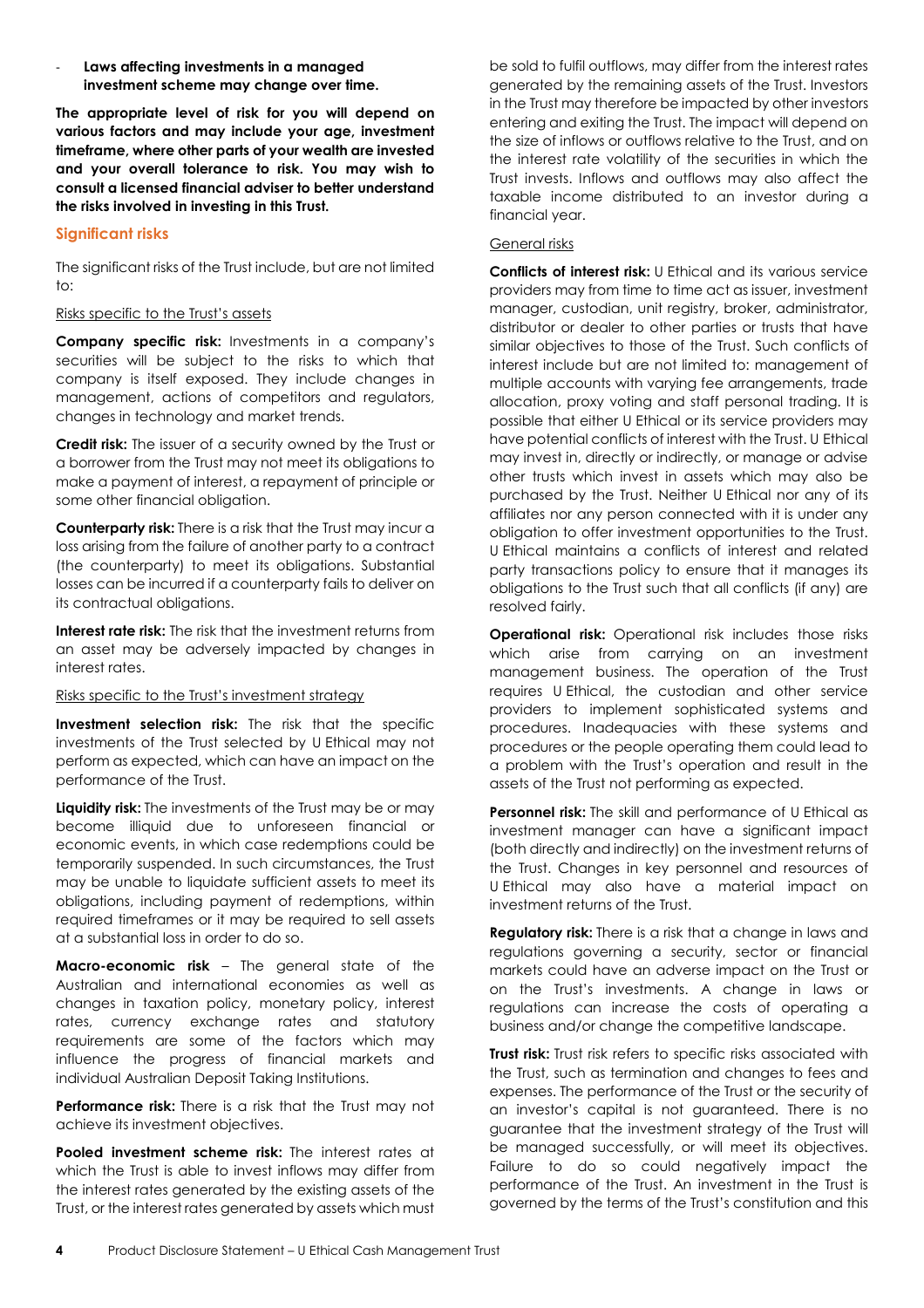PDS, each as amended from time to time. U Ethical may elect, in accordance with the Trust's constitution and the Corporations Act 2001, to terminate the Trust for any reason.

**You should read the important information about "Risk of investing in the Trust" in the Additional Information Booklet before making a decision. The material relating to the risks of investing in the Trust may change between the time you read this PDS and the day when you acquire the product.**

# **5. How we invest your money**

**Warning: before deciding whether to invest in the Trust, you should consider the likely investment return of the Trust, the risk involved in investing in the Trust, and your investment time frame.** 

## **Investment style**

| <b>Investment</b><br>aim                                | To generate income and maintain<br>capital stability while limiting harm<br>and creating positive impact<br>through the implementation of<br>U Ethical's ethical investment policy                                                                                                                               |                                  |  |
|---------------------------------------------------------|------------------------------------------------------------------------------------------------------------------------------------------------------------------------------------------------------------------------------------------------------------------------------------------------------------------|----------------------------------|--|
| <b>Investment</b><br>objective                          | Outperform benchmark after fees over<br>rolling 1 year periods                                                                                                                                                                                                                                                   |                                  |  |
| <b>Benchmark</b>                                        | Reserve Bank of Australia cash rate                                                                                                                                                                                                                                                                              |                                  |  |
| <b>Minimum</b><br>suggested<br>investment<br>time frame | 6 months                                                                                                                                                                                                                                                                                                         |                                  |  |
| Asset<br>classes and                                    | <b>Asset class</b>                                                                                                                                                                                                                                                                                               | <b>Asset allocation</b><br>range |  |
| <b>allocation</b><br>ranges                             | Cash, cash<br>equivalents and<br>term deposits                                                                                                                                                                                                                                                                   | 100%                             |  |
| <b>Risk level*</b>                                      | <b>Very low</b>                                                                                                                                                                                                                                                                                                  |                                  |  |
| <b>Investment</b><br>strategy                           | The Trust provides exposure to a<br>diversified portfolio of cash, cash<br>equivalents and term deposits subject<br>to U Ethical's ethical investment policy<br>predominantly through the U Ethical<br>Cash Management Trust - Wholesale                                                                         |                                  |  |
| <b>Changes to</b><br>the Trust's<br>details             | U Ethical may make changes to the<br>Trust from time-to-time, including<br>changes to the types of investments,<br>and in some cases without prior notice<br>to investors. U Ethical will notify<br>investors of any material changes in<br>the next scheduled communication or<br>as otherwise required by law. |                                  |  |

**\*** The risk level is not a complete assessment of all forms of risk. You should consider all forms of risk in assessing whether the Trust will meet your investment objectives.

**You should read the important information about "How we invest your money" in the Additional Information Booklet before making a decision. The material relating to how we invest your money may change between the** 

**time you read this PDS and the day when you acquire the product.** 

## **6. Fees and costs**

## **Did you know?**

Small differences in both investment performance and fees and costs can have a substantial impact on your long term returns. For example, total annual fees and costs of 2% of your account balance rather than 1% could reduce your final return by up to 20% over a 30 year period (for example, reduce it from \$100,000 to \$80,000).

You should consider whether features such as superior investment performance or the provision of better investor services justify higher fees and costs. You may be able to negotiate to pay lower contribution fees and management costs where applicable. Ask the Trust or your financial adviser for more information.

## **To find out more**

If you would like to find out more, or see the impact of the fees based on your own circumstances, the Australian Securities and Investments Commission (ASIC) website (www.moneysmart.gov.au) has a managed investment fee calculator to help you check out different fee options.

The table below shows the direct and indirect fees and costs that you may be charged by the Trust. You can use the fees and costs information in the table to compare costs between different simple managed investment schemes. Fees and costs are deducted from the income of the Trust.

| Type of fee or cost<br>Fees when your money<br>moves in and out of the<br>Trust                                                                                                                                                             | Amount <sup>1</sup>                                                                                                                                                               |
|---------------------------------------------------------------------------------------------------------------------------------------------------------------------------------------------------------------------------------------------|-----------------------------------------------------------------------------------------------------------------------------------------------------------------------------------|
| <b>Establishment fee - the</b><br>fee to open your<br>investment                                                                                                                                                                            | Nil                                                                                                                                                                               |
| <b>Contribution fee - the fee</b><br>on each amount<br>contributed to your<br>investment                                                                                                                                                    | Nil                                                                                                                                                                               |
| <b>Switch fee</b> $-$ the fee for<br>switching your investment                                                                                                                                                                              | Nil                                                                                                                                                                               |
| <b>Redemption fee</b> $-$ the fee<br>to close your investment                                                                                                                                                                               | Nil                                                                                                                                                                               |
| Exit fee                                                                                                                                                                                                                                    | Nil                                                                                                                                                                               |
| Management costs $23$<br>The fees and costs for<br>managing your<br>investments<br>Management fees <sup>3</sup> -<br>estimated to be up to<br>0.45% pa of the net<br>asset value of the Trust<br>Indirect costs<br>estimated to be 0%<br>рa | Estimated to be up to<br>$0.45\%$ pa <sup>4</sup> or \$225 for<br>every \$50,000 invested in<br>the Trust<br>Calculated daily and<br>payable at the end of<br>each calendar month |
| <b>Notes</b>                                                                                                                                                                                                                                |                                                                                                                                                                                   |

1. Unless otherwise stated, fees and costs disclosed in this section are inclusive of the net effect of GST, if applicable.

2. The total management cost comprises a management fee and any indirect costs. Indirect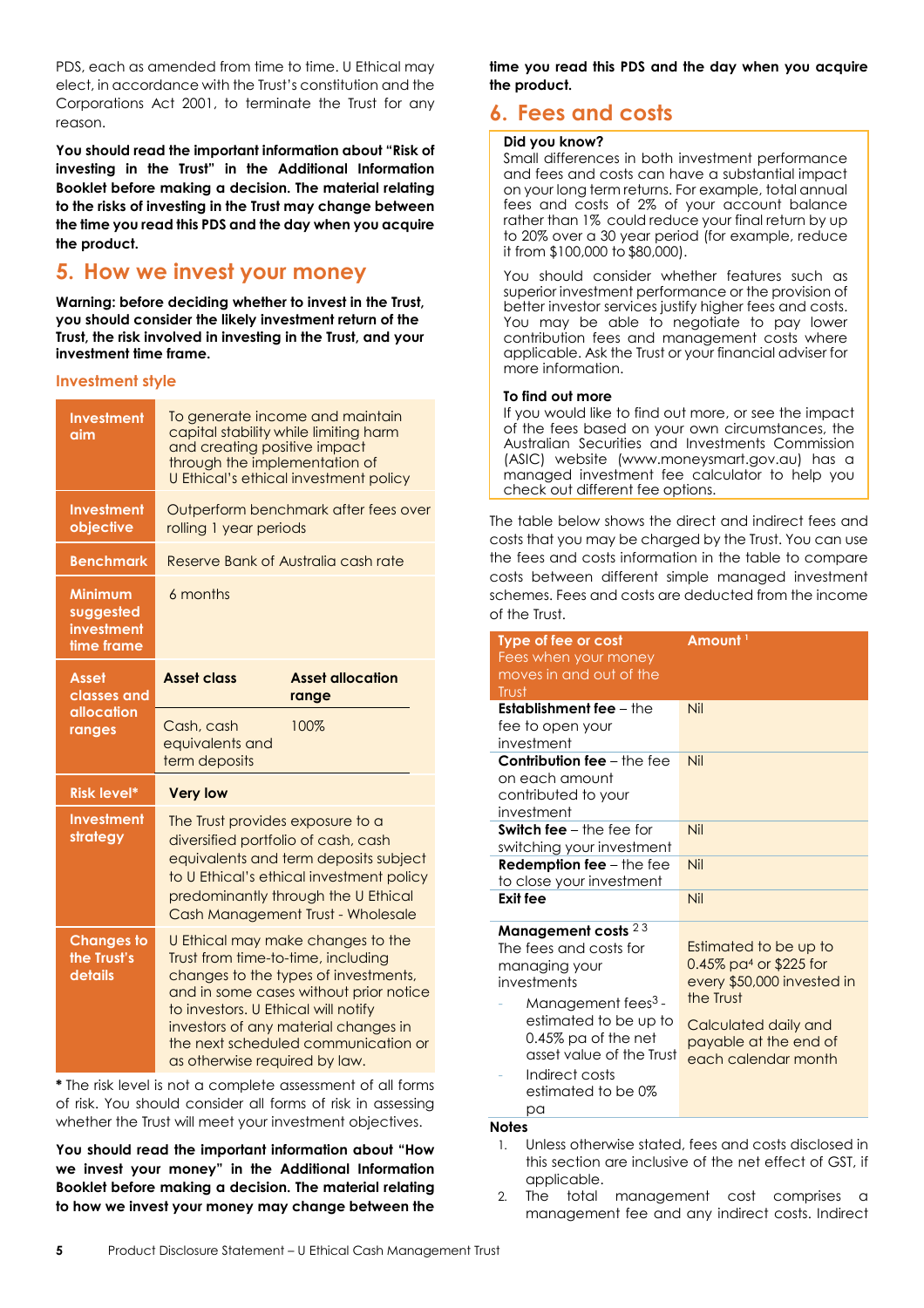costs are estimates based on the previous financial year and may vary each year. The total management costs are payable at the end of each month based on the Trust's net asset value.

- 3. Management fees may be negotiated with some wholesale clients (as defined by the Corporations Act). Due to a change in legislative requirements, some investors were required to switch their investment into this Trust. For this group of investors a fee rebate is applicable.
- 4. Under the Trust's Constitution, we are permitted to charge a management fee of up to 1.15% p.a. of the net asset value of the Trust. The Constitution gives us the right to accept lower fees than we are entitled to receive, to defer payment or to waive our entitlement to such fees, and allows us to recover all proper expenses from the Trust.

## **Additional information about fees and costs**

You can use the fees and costs information in the table to compare costs between different simple managed investment schemes.

Management costs are deducted from the income of the Trust and will be retained by us to meet management and operational costs, charges, expenses and outgoings, and to make annual community contributions from our operating surplus.

The management costs are deducted before income is distributed to investors. Therefore, management costs will not appear as a deduction on income distribution statements.

You may incur additional fees if you consult a financial adviser and you should refer to the statement of advice issued by your financial adviser.

## **Transactional and operational costs**

The Trust does not charge transactional or operational costs.

## **Performance fees and commissions**

The Trust does not charge a performance fee nor does it pay any commissions to financial advisers.

## **Changes in fees**

Fees may increase or decrease for a number of reasons including changes in the market or regulatory environments or from changes in costs. We may change fees without your consent, but will provide you with at least 30 days' written notice of any fee increase.

## **Tax**

Refer to section 7 for further information.

## **Example of annual fees and costs of the Trust**

This table gives an example of how the fees and costs for the Trust can affect your investment over a one year period. You should use this table to compare the product with other managed investment products.

#### **Example: balance of \$50,000 with a contribution of \$5,000 during the year \***

| <b>JJ,UUU UUIIIIY IIIG YGUI</b>       |                                  |                                                                                                                                                                             |  |  |
|---------------------------------------|----------------------------------|-----------------------------------------------------------------------------------------------------------------------------------------------------------------------------|--|--|
| Contribution<br>fees                  | Nil                              | For every additional<br>\$5,000 you put in you will<br>be charged \$0                                                                                                       |  |  |
| Plus-<br>Management<br>costs          | Estimated<br>up to<br>$0.45%$ pa | And for every \$50,000 you<br>have in the Trust, you will<br>be charged up to \$225<br>each year                                                                            |  |  |
| Equals-<br>Total cost of<br>the Trust |                                  | If you had an investment<br>of \$50,000 at the<br>beginning of the year<br>and you put in an<br>additional \$5,000 during<br>that year, you would be<br>charged up to \$225 |  |  |

\*This example assumes management costs are calculated on the balance of \$50,000 with the \$5,000 additional investment occurring at the end of the first year. Therefore management costs are calculated on a \$50,000 balance only. It assumes no change in the value of the assets, no reinvestment of income and no redemptions are made during the year. This example does not capture the impact of the transactional and operational costs.

**You should read the important information titled "Fees and costs" in the Additional Information Booklet before making a decision. The material relating to fees and costs may change between the time you read this PDS and the day when you acquire the product.**

## **7. How the trust is taxed**

**Warning: Investing in the Trust is likely to have tax consequences. Before investing in the Trust you are strongly advised to seek your own professional tax advice about the tax consequences that may apply to you based on your particular circumstances.**

The taxation information contained in this PDS reflects the income tax legislation in force, and the interpretation of the Australian Taxation Office and the courts, as at the date of issue of this PDS. Taxation laws are subject to continual change and there are reviews in progress that may impact the taxation of trusts and investors.

Investing in a managed investment scheme is likely to have tax consequences for investors. Generally, managed investment schemes do not pay tax on behalf of investors in the scheme. Investors are assessed for tax on the income and capital gains generated by their investment in the Trust, even if the income is reinvested.

At the end of each financial year, you will receive a tax statement that provides a consolidated view of all the income distributed, the tax components and a guide to help transfer this information into your tax return.

If you decide to redeem any investment or switch, you may be subject to capital gains tax.

You are strongly advised to seek professional taxation advice before you invest or deal with your investment, as the taxation treatment of your investment will be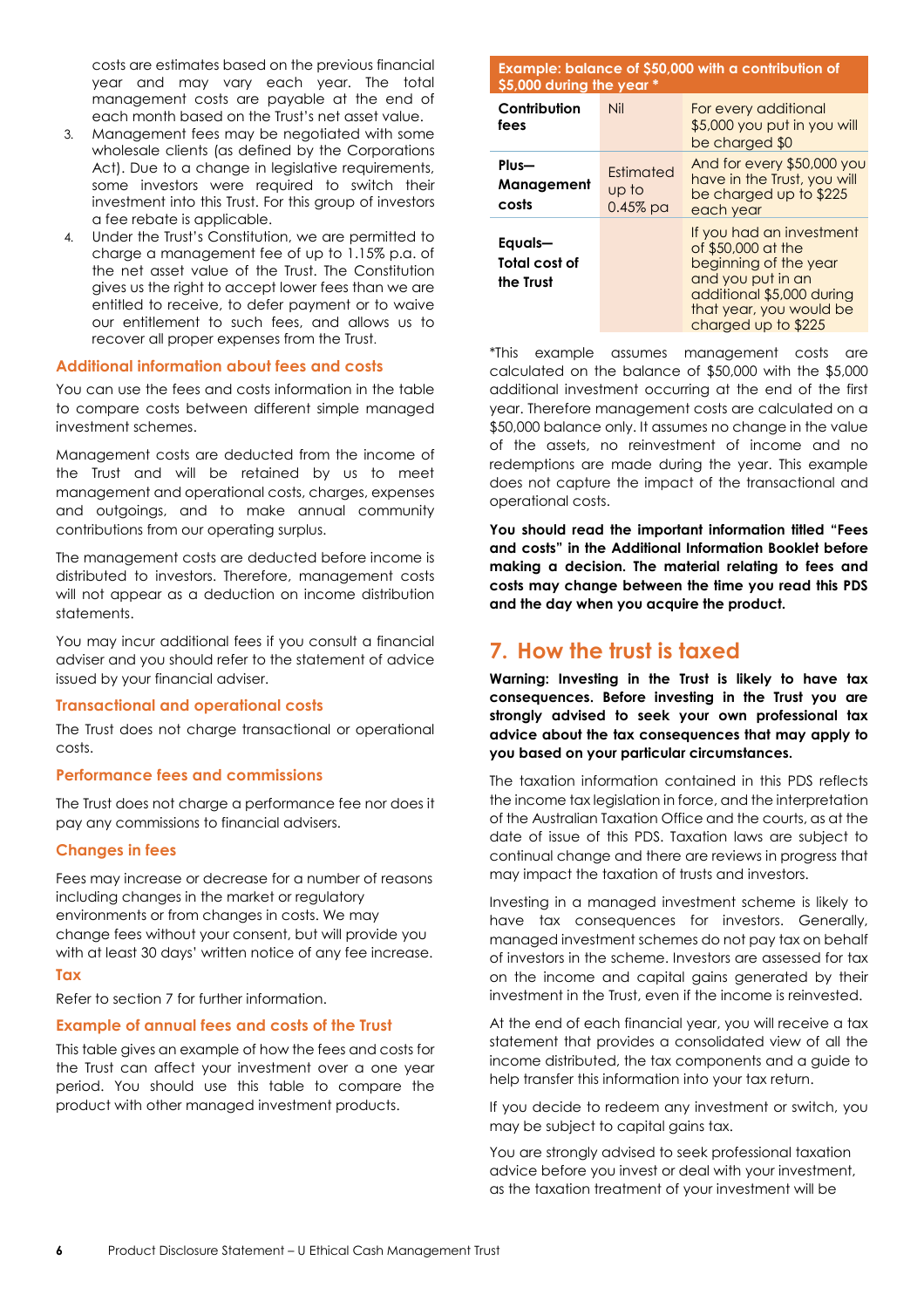specific to your circumstances and to the nature of your investment.

## **Quoting your Tax File Number (TFN) or Australian Business Number (ABN)**

You may choose whether to quote your TFN or ABN or an appropriate exemption to the Trust.

If you do not quote a TFN or ABN, or do not have an appropriate exemption, U Ethical is required to withhold tax at the highest marginal tax rate, as well as the Medicare levy, from income distributions.

**You should read the important information titled "Fees and costs" in the Additional Information Booklet before making a decision. The material relating to how the Trust is taxed may change between the time you read this PDS and the day when you acquire the product.** 

## **8. How to apply**

## **Applications**

You can make an initial investment by completing the application form available with this PDS. Before completing the application form, please ensure you have read this PDS together with the Additional Information Booklet. Please:

- Complete all relevant sections of the application and client identification forms. You must sign the forms before submission. If you have any questions regarding the completion of any form, please speak to your licensed financial adviser or to us for more information.
- 2. Mail or submit your completed application and client identification forms together with supporting identification documents and a completed direct debit request form (minimum initial investment of \$1000, or if accompanied by an application to commence a regular savings plan and a completed and signed direct debit authority, minimum initial investment of \$100) to: U Ethical, Level 6, 130 Lonsdale Street, Melbourne Vic 3000.

Payment by electronic funds transfer is acceptable. Please note that we do not accept cash or cheque payments.

**The Trustee may reject any application at its sole discretion, without giving reasons, and will return any monies received with the rejected application within five (5) business days from the date the application was rejected.** 

## **Cooling-off period**

If you are a retail investor, a 14-day "cooling-off period" may apply to your initial investment in the Trust in certain circumstances. If, during the 14-day cooling-off period, you decide that the investment does not meet your needs, then you should immediately notify us. If you exercise your cooling-off rights we will return your money to you. However, the amount you receive will reflect any market movement up or down which means there may be taxation implications for you. We will also deduct any tax or duty incurred and a reasonable amount for

transaction and administration costs. As a result, the amount returned to you may be less than your original investment.

The 14-day cooling-off period starts either on date when you receive confirmation of your transaction or the end of the fifth calendar day after the day we issue the units to you, whichever is earlier. Please note that the coolingoff period will lapse if you transact on your account within the 14 days. Under normal circumstances refunds will be made within seven (7) Business Days of you notifying us. For more information, please contact us.

## **Complaints resolution**

We have an internal dispute resolution process in place to resolve any complaints or concerns you may have quickly and fairly. Any complaints or concerns should be directed to the Complaints Handling Officer by contacting us directly or in writing addressed to U Ethical, Level 6, 130 Lonsdale Street, Melbourne Vic 3000, or [info@uethical.com.](mailto:info@uethical.com)

We aim to resolve your concerns at the time your complaint is received or, if not possible, within five (5) Business Days. Some matters may take a longer period to investigate and for a decision on what action is to be taken. This can take up to 30days.

If you are not satisfied with our response, you can refer the matter to the Australian Financial Complaints Authority (AFCA). AFCA provides fair and independent financial services complaint resolution that is free to consumers. You can contact AFCA on 1800 931 678, or by writing to:

> Australian Financial Complaints Authority GPO Box 3, Melbourne VIC 3001 Website: www.afca.org.au Email: [info@afca.org.au](mailto:info@afca.org.au)

**You should read the important information about "How to apply" in the Additional Information Booklet before making a decision. The material relating to how to apply, investor enquiries and complaints may change between the time you read this PDS and the day when you acquire the product.**

## **9. Other information**

## **Additional disclosure information**

The Trust is subject to regular reporting and continuous disclosure obligations. Copies of documents lodged with ASIC may be obtained from, or inspected at, an ASIC office. You can also call us to obtain copies of the following documents, free of charge:

- The Trust's annual financial report most recently lodged with ASIC;
- Any half year financial report lodged with ASIC after the lodgement of the annual report and before the date of this PDS; and
- Any continuous disclosure notices posted on our website or lodged with ASIC

## **Custodian**